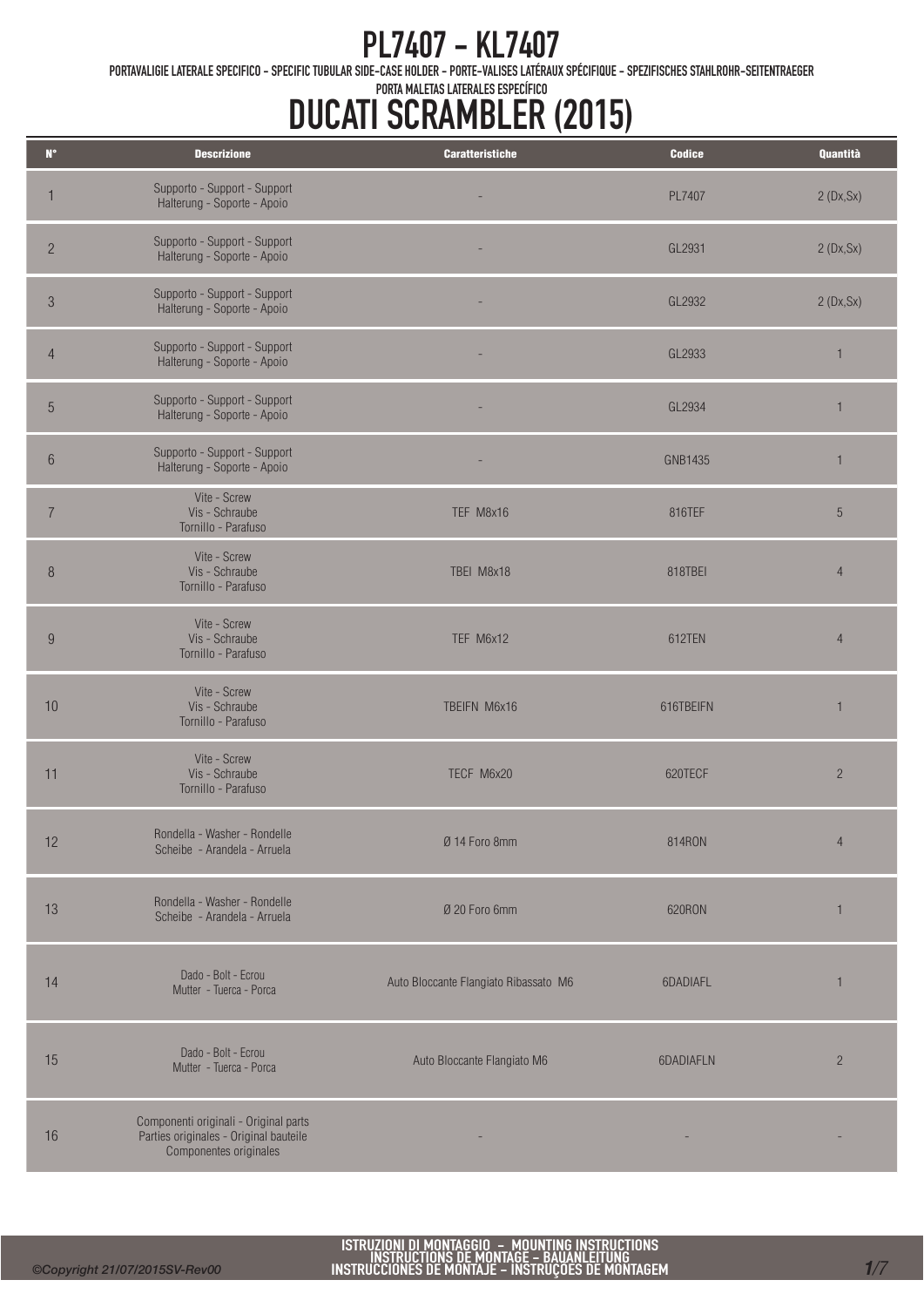PORTAVALIGIE LATERALE SPECIFICO - SPECIFIC TUBULAR SIDE-CASE HOLDER - PORTE-VALISES LATÉRAUX SPÉCIFIQUE - SPEZIFISCHES STAHLROHR-SEITENTRAEGER





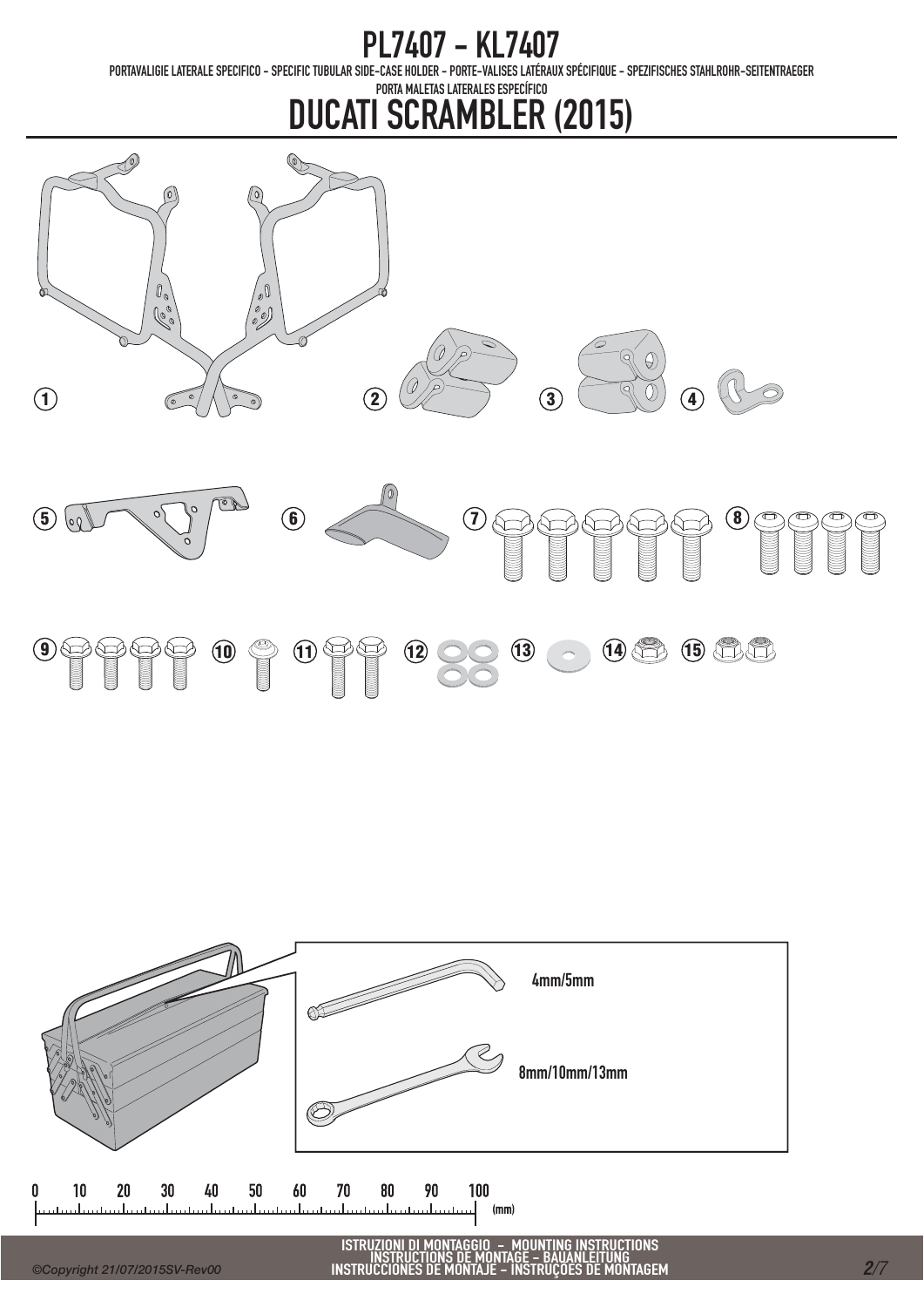PORTAVALIGIE LATERALE SPECIFICO - SPECIFIC TUBULAR SIDE-CASE HOLDER - PORTE-VALISES LATÉRAUX SPÉCIFIQUE - SPEZIFISCHES STAHLROHR-SEITENTRAEGER



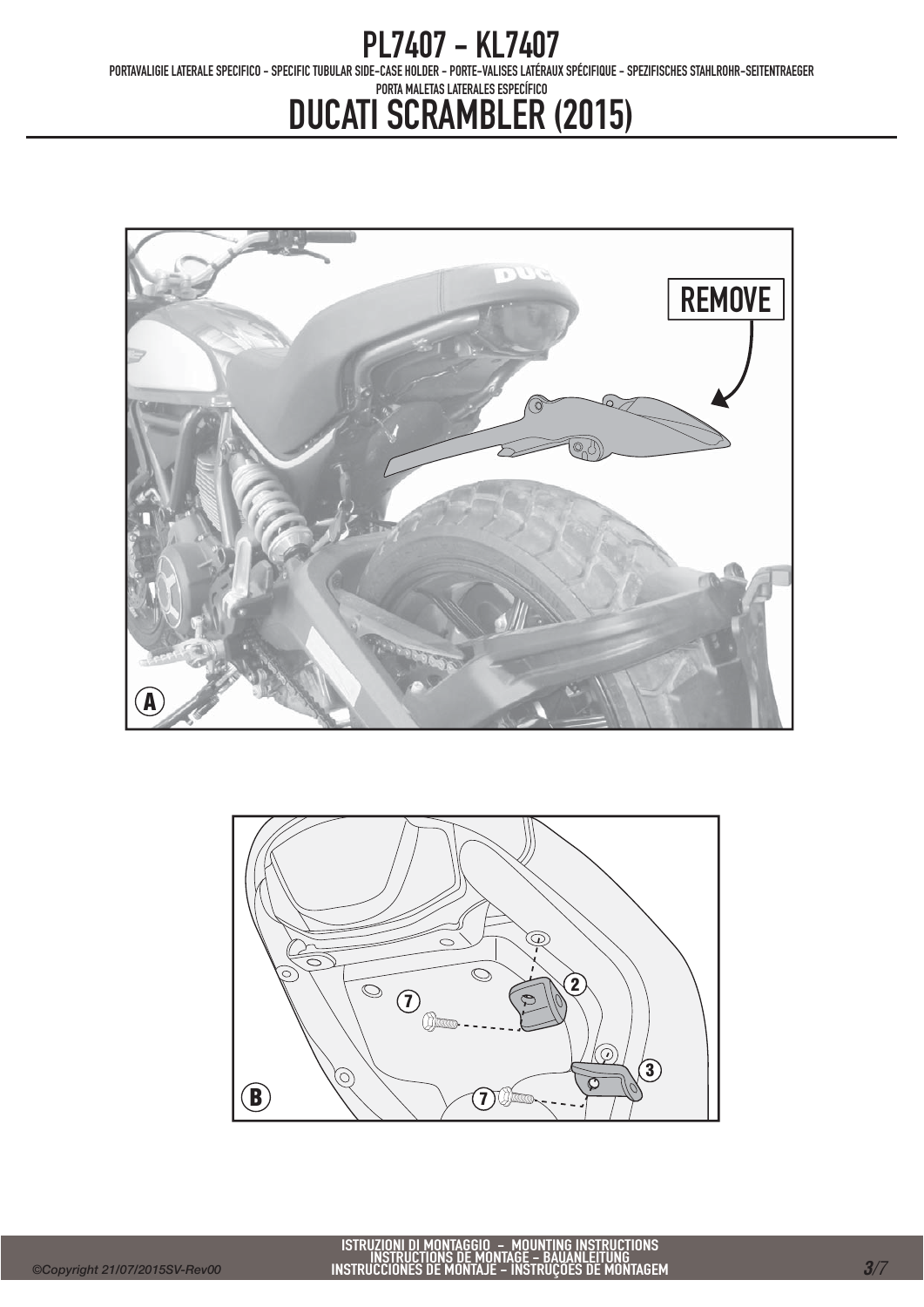PORTAVALIGIE LATERALE SPECIFICO - SPECIFIC TUBULAR SIDE-CASE HOLDER - PORTE-VALISES LATÉRAUX SPÉCIFIQUE - SPEZIFISCHES STAHLROHR-SEITENTRAEGER



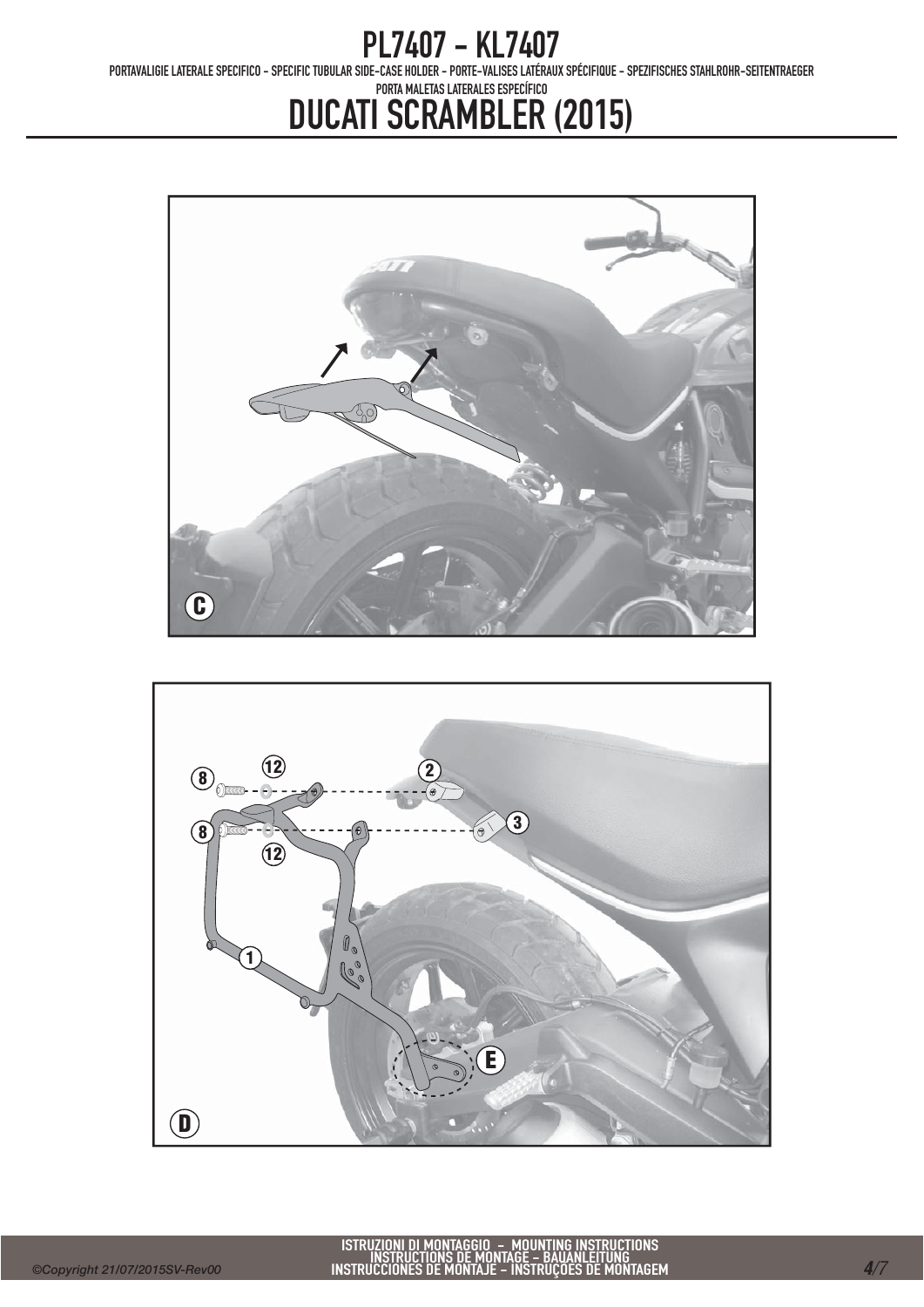PORTAVALIGIE LATERALE SPECIFICO - SPECIFIC TUBULAR SIDE-CASE HOLDER - PORTE-VALISES LATÉRAUX SPÉCIFIQUE - SPEZIFISCHES STAHLROHR-SEITENTRAEGER



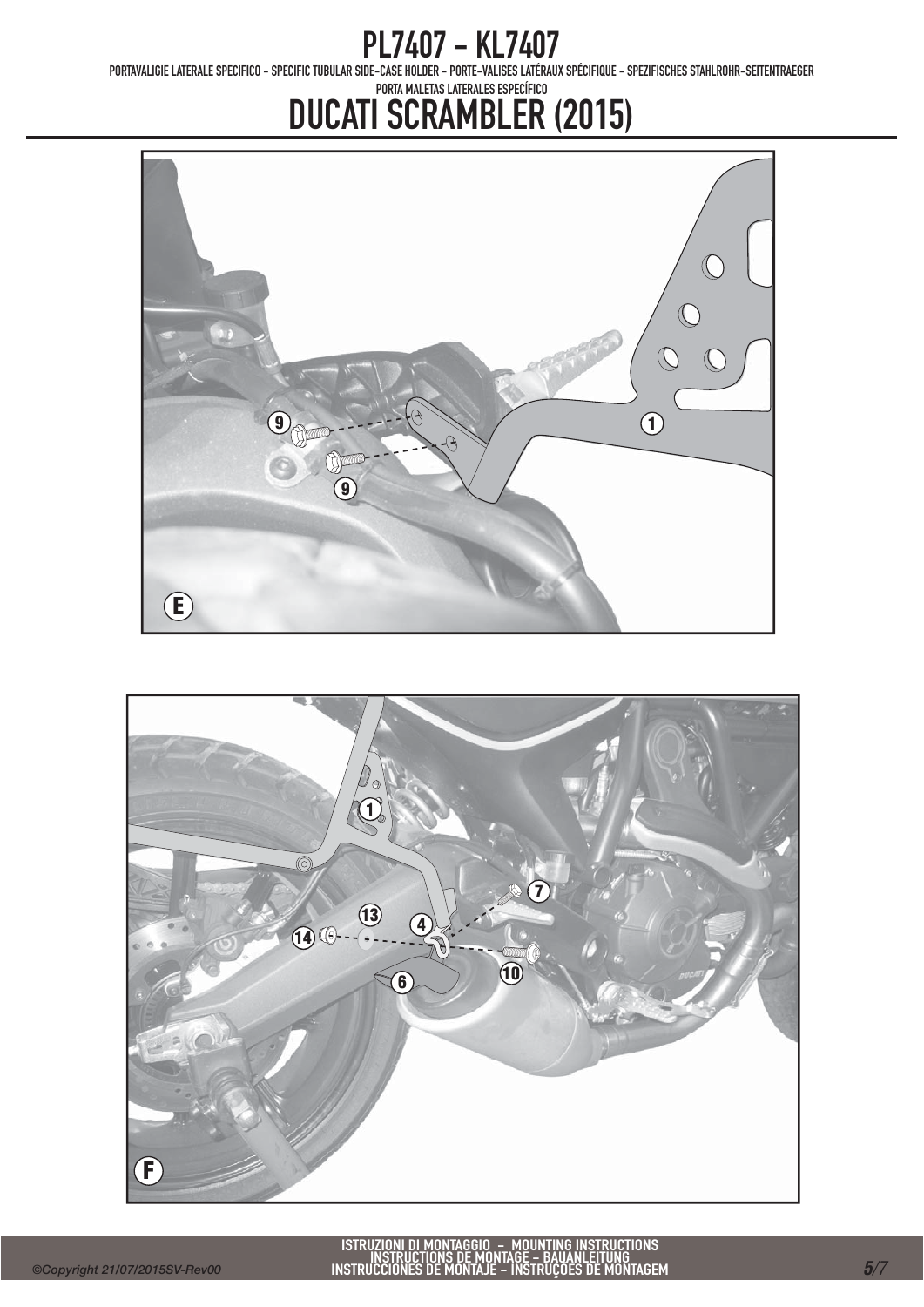PORTAVALIGIE LATERALE SPECIFICO - SPECIFIC TUBULAR SIDE-CASE HOLDER - PORTE-VALISES LATÉRAUX SPÉCIFIQUE - SPEZIFISCHES STAHLROHR-SEITENTRAEGER